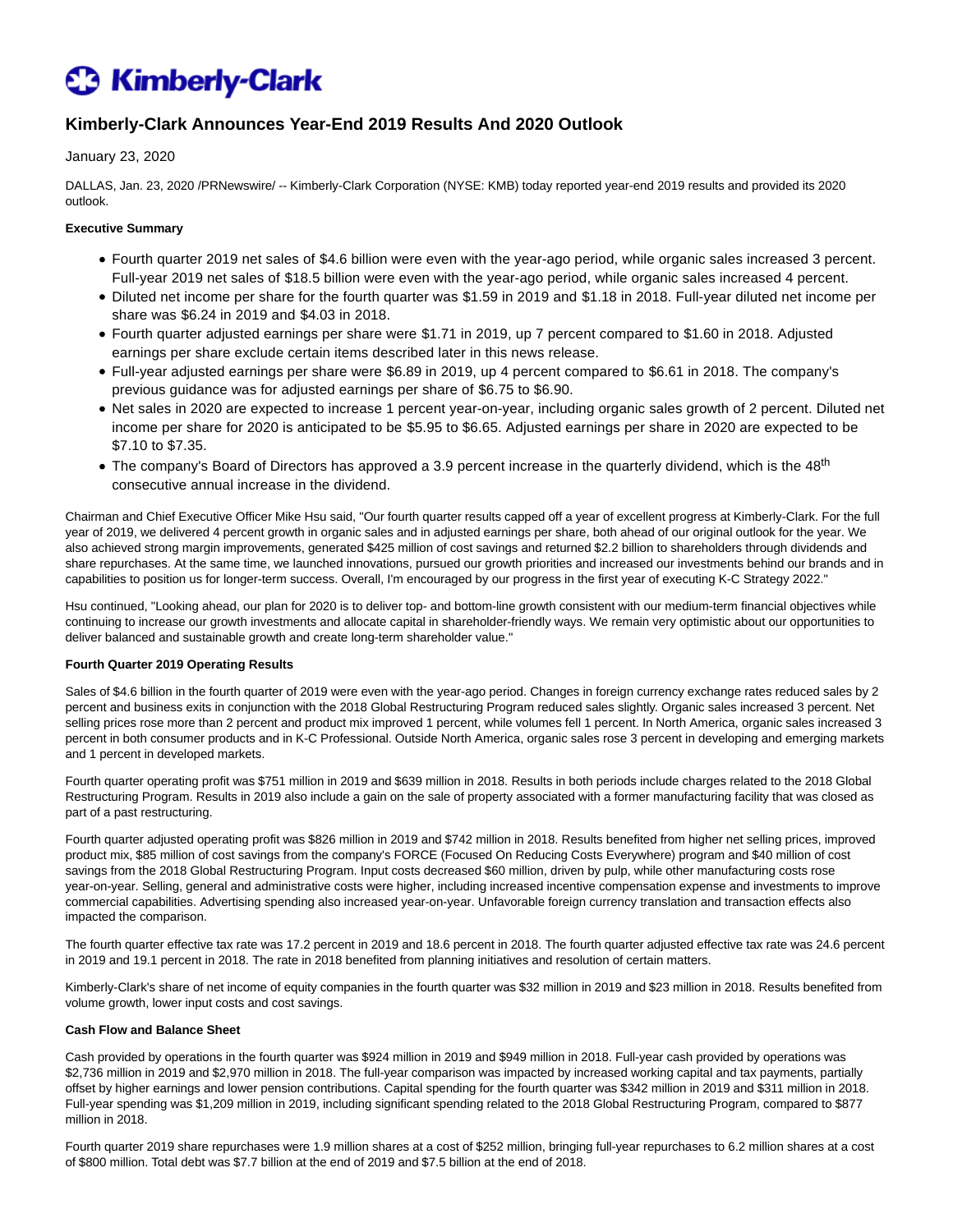#### **Fourth Quarter 2019 Business Segment Results**

#### Personal Care Segment

Fourth quarter sales of \$2.2 billion increased 1 percent. Net selling prices increased 2 percent and product mix improved approximately 2 percent. Changes in currency rates reduced sales by 2 percent. Fourth quarter operating profit of \$445 million increased 2 percent. The comparison benefited from organic sales growth and cost savings. Results were impacted by other manufacturing cost increases, increased selling, general and administrative costs, higher advertising spending and unfavorable currency effects.

Sales in North America increased 2 percent. Product mix improved 2 percent and net selling prices increased 1 percent, both driven by baby and child care, while volumes were down 1 percent. Volumes were down mid-single digits in baby and child care compared to a mid-single digit increase in the year-ago period, while volumes increased high-single digits in adult care.

Sales in developing and emerging markets increased 1 percent despite a 5 point negative impact from changes in currency rates. Net selling prices rose 3 percent, product mix improved 1 percent and volumes increased 1 percent. The higher net selling prices mostly occurred in Argentina and China. Volumes increased in Eastern Europe, India and South Africa, but fell in Latin America.

Sales in developed markets outside North America (Australia, South Korea and Western/Central Europe) decreased 3 percent, including a 5 point negative impact from changes in currency rates. Volumes and product mix each improved 1 percent, while net selling prices fell 1 percent.

#### Consumer Tissue Segment

Fourth quarter sales of \$1.5 billion increased 1 percent. Net selling prices increased 3 percent, while volumes declined 1 percent and changes in currency rates reduced sales 1 percent. Fourth quarter operating profit of \$281 million increased 36 percent. Results benefited from higher net selling prices, cost savings and lower input costs. The comparison was impacted by other manufacturing cost increases and increased selling, general and administrative costs.

Sales in North America increased 4 percent. Net selling prices rose 6 percent, while volumes fell 3 percent.

Sales in developing and emerging markets decreased 2 percent, including a 2 point negative impact from changes in currency rates. Net selling prices improved 1 percent, while volumes fell 1 percent.

Sales in developed markets outside North America decreased 2 percent. Changes in currency rates reduced sales 4 percent, while volumes improved 2 percent.

#### K-C Professional (KCP) Segment

Fourth quarter sales of \$0.8 billion decreased 3 percent. Business exits in conjunction with the 2018 Global Restructuring Program and changes in currency rates reduced sales by 3 percent and 1 percent, respectively. Net selling prices increased 2 percent and product mix improved 2 percent, while volumes were down 3 percent. Fourth quarter operating profit of \$169 million increased 12 percent. Results benefited from increased net selling prices, cost savings and lower input costs. The comparison was impacted by lower volumes, other manufacturing cost increases, and higher selling, general and administrative costs.

Sales in North America increased 1 percent. Net selling prices increased 3 percent and product mix improved 1 percent, while volumes fell 1 percent. Business exits in conjunction with the 2018 Global Restructuring Program reduced sales 1 percent.

Sales in developing and emerging markets decreased 5 percent, including a 2 point negative impact from changes in currency rates. Volumes declined 6 percent, while net selling prices increased 2 percent and product mix improved 1 percent.

Sales in developed markets outside North America were down 5 percent. Currency rates were unfavorable by 4 percent and business exits in conjunction with the 2018 Global Restructuring Program reduced sales 1 percent. Volumes fell 6 percent, while product mix improved 4 percent and net selling prices increased 1 percent. The changes occurred mostly in Western/Central Europe.

#### **Full Year 2019 Results**

Sales of \$18.5 billion were even with the year-ago period. Changes in foreign currency exchange rates reduced sales by 3 percent and business exits in conjunction with the 2018 Global Restructuring Program reduced sales slightly. Organic sales increased 4 percent. Net selling prices rose 4 percent and product mix improved 1 percent, while volumes fell 1 percent. In North America, organic sales increased 3 percent in both consumer products and in K-C Professional. Outside North America, organic sales rose 6 percent in developing and emerging markets and 1 percent in developed markets.

Operating profit was \$2,991 million in 2019 and \$2,229 million in 2018. Results in both periods include charges related to the 2018 Global Restructuring Program.

Adjusted operating profit was \$3,281 million in 2019, up 5 percent compared to \$3,138 million in 2018. Results benefited from organic sales growth, \$260 million of FORCE cost savings and \$165 million of cost savings from the 2018 Global Restructuring Program. The comparison was impacted by unfavorable currency effects, \$145 million of higher input costs, other manufacturing cost increases, increased advertising spending and higher selling, general and administrative costs.

Diluted net income per share was \$6.24 in 2019 and \$4.03 in 2018. Adjusted earnings per share of \$6.89 in 2019 increased 4 percent compared to \$6.61 in 2018. Performance benefited from higher adjusted operating profit, increased net income from equity companies and a lower share count, partially offset by a higher adjusted effective tax rate.

#### **2018 Global Restructuring Program**

In January 2018, Kimberly-Clark initiated the 2018 Global Restructuring Program in order to reduce the company's structural cost base and enhance the company's flexibility to invest in its brands, growth initiatives and capabilities critical to delivering future growth. The company expects the program will generate annual pre-tax cost savings of \$500 to \$550 million by the end of 2021. As part of the program, Kimberly-Clark expects to exit or divest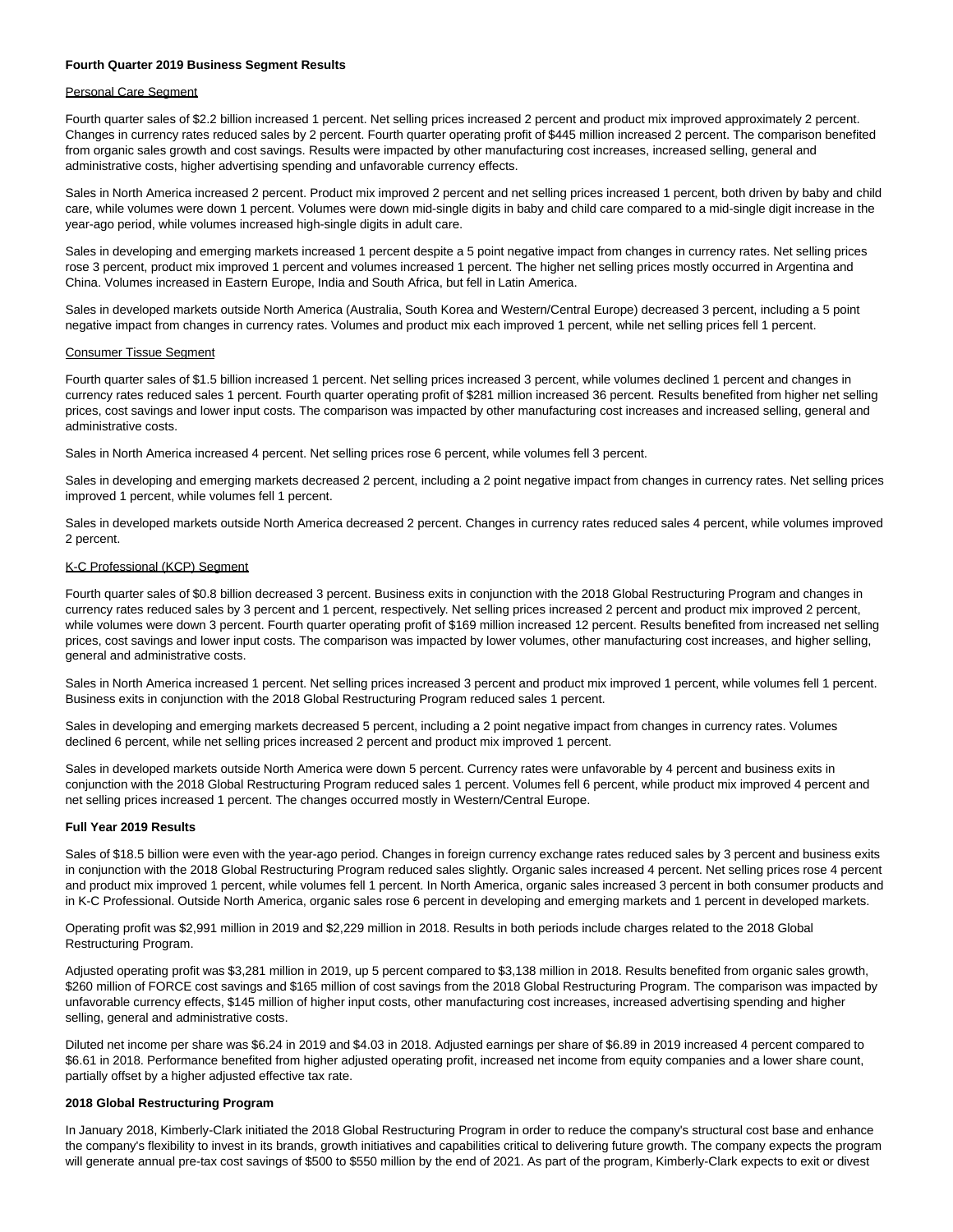some low-margin businesses that generate approximately 1 percent of company net sales. To implement the program, the company expects to incur restructuring charges of \$1,700 to \$1,900 million pre-tax (\$1,300 to \$1,400 million after tax) by the end of 2020. Through the end of 2019, the company has incurred cumulative restructuring charges of \$1,402 million pre-tax (\$1,031 million after tax) and generated cumulative savings of \$300 million.

#### **2020 Outlook and Key Planning Assumptions**

The company's key planning and guidance assumptions for 2020 are as follows:

- Net sales increase of 1 percent.
	- Organic sales increase of 2 percent, with improvements in net selling prices, volumes and product mix.
	- Foreign currency exchange rates unfavorable by 1 percent.
	- Exited businesses in conjunction with the 2018 Global Restructuring Program expected to reduce sales slightly.
- Adjusted operating profit growth of 3 to 5 percent.
	- Cost savings of \$425 to \$500 million, including \$325 to \$375 million from the FORCE program and \$100 to \$125 million from the 2018 Global Restructuring Program.
	- o Key cost inputs expected to decline \$50 to \$200 million, driven by pulp.
	- o Increased advertising spending.
	- Unfavorable foreign currency translation and transaction effects.
- Interest expense expected to increase somewhat year-on-year.
- Adjusted effective tax rate of 23 to 25 percent.
- Net income from equity companies higher year-on-year.
- Adjusted earnings per share of \$7.10 to \$7.35 compared to \$6.89 in 2019.
- Capital spending of \$1,150 to \$1,350 million, including significant spending related to the 2018 Global Restructuring Program.
- Dividend increase of 3.9 percent (approved by the Board of Directors and mentioned previously in this release). The quarterly dividend will increase to \$1.07 per share, up from \$1.03 per share in 2019. The first dividend will be payable on April 2, 2020 to stockholders of record on March 6, 2020.
- Share repurchases of \$700 to \$900 million, subject to market conditions.

#### **Non-GAAP Financial Measures**

This news release and the accompanying tables include the following financial measures that have not been calculated in accordance with accounting principles generally accepted in the U.S., or GAAP, and are therefore referred to as non-GAAP financial measures:

- Adjusted earnings and earnings per share
- Adjusted gross and operating profit
- Adjusted effective tax rate

These non-GAAP financial measures exclude the following items for the relevant time periods as indicated in the accompanying non-GAAP reconciliations to the comparable GAAP financial measures:

- 2018 Global Restructuring Program. Mentioned elsewhere in this release.
- Property sale gain. In the fourth quarter of 2019, the company recognized a gain on the sale of property associated with a former manufacturing facility that was closed in 2012 as part of a past restructuring.
- U.S. tax reform. In the first, third and fourth quarters of 2018, the company recognized net charges associated with U.S. tax reform related matters.

The company provides these non-GAAP financial measures as supplemental information to our GAAP financial measures. Management and the company's Board of Directors use adjusted earnings, adjusted earnings per share and adjusted gross and operating profit to (a) evaluate the company's historical and prospective financial performance and its performance relative to its competitors, (b) allocate resources and (c) measure the operational performance of the company's business units and their managers. Management also believes that the use of an adjusted effective tax rate provides improved insight into the tax effects of our ongoing business operations.

Additionally, the Management Development and Compensation Committee of the company's Board of Directors has used certain of the non-GAAP financial measures when setting and assessing achievement of incentive compensation goals. These goals are based, in part, on the company's adjusted earnings per share and improvement in the company's adjusted return on invested capital and adjusted operating profit return on sales determined by excluding certain of the adjustments that are used in calculating these non-GAAP financial measures.

This news release includes information regarding organic sales growth, which describes the impact of changes in volume, net selling prices and product mix on net sales. Changes in foreign currency exchange rates and exited businesses also impact the year-over-year change in net sales.

#### **Conference Call**

A conference call to discuss this news release and other matters of interest to investors and analysts will be held at 9 a.m. (CST) today. The conference call will be simultaneously broadcast over the World Wide Web. Stockholders and others are invited to listen to the live broadcast or a playback, which can be accessed by following the instructions set out in the Investors section of the company's Web site [\(www.kimberly-clark.com\).](https://c212.net/c/link/?t=0&l=en&o=2700066-1&h=2330757046&u=http%3A%2F%2Fwww.kimberly-clark.com%2F&a=www.kimberly-clark.com)

#### **About Kimberly-Clark**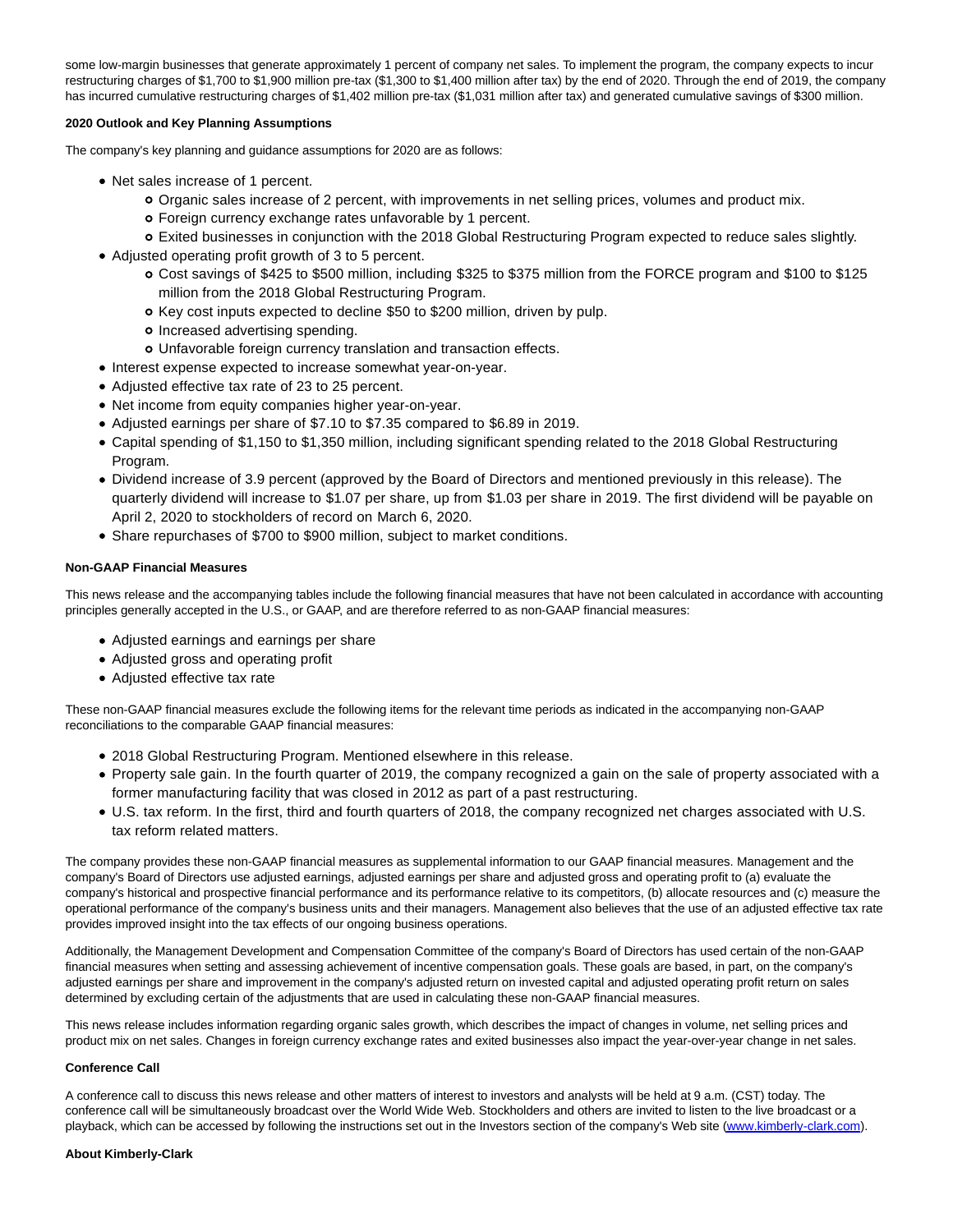Kimberly-Clark (NYSE: KMB) and its trusted brands are an indispensable part of life for people in more than 175 countries. Fueled by ingenuity, creativity, and an understanding of people's most essential needs, we create products that help individuals experience more of what's important to them. Our portfolio of brands, including Huggies, Kleenex, Scott, Kotex, Cottonelle, Poise, Depend, Andrex, Pull-Ups, GoodNites, Intimus, Neve, Plenitud, Viva and WypAll, hold No. 1 or No. 2 share positions in 80 countries. We use sustainable practices that support a healthy planet, build strong communities, and ensure our business thrives for decades to come. To keep up with the latest news and to learn more about the company's 148-year history of innovation, visit kimberly-clark.com or follow us on Facebook or Twitter.

Copies of Kimberly-Clark's Annual Report to Stockholders and its proxy statements and other SEC filings, including Annual Reports on Form 10-K, Quarterly Reports on Form 10-Q and Current Reports on Form 8-K, are made available free of charge on the company's Web site on the same day they are filed with the SEC. To view these filings, visit the Investors section of the company's Web site.

Certain matters contained in this news release concerning the outlook, anticipated financial and operating results, raw material, energy and other input costs, anticipated currency rates and exchange risks, including in Argentina, net income from equity companies, sources and uses of cash, the effective tax rate, the anticipated cost savings from the company's FORCE program, charges and savings from the 2018 Global Restructuring Program, growth initiatives, product innovations, contingencies and anticipated transactions of the company constitute forward-looking statements and are based upon management's expectations and beliefs concerning future events impacting the company. In addition, many factors outside our control, including fluctuations in foreign currency exchange rates, the prices and availability of our raw materials, potential competitive pressures on selling prices for our products, energy costs, our ability to maintain key customer relationships, as well as general economic and political conditions globally and in the markets in which we do business, could affect the realization of these estimates.

There can be no assurance that these future events will occur as anticipated or that the company's results will be as estimated. Forward-looking statements speak only as of the date they were made, and we undertake no obligation to publicly update them. For a description of certain factors that could cause the company's future results to differ from those expressed in any such forward-looking statements, see Item 1A of the company's Annual Report on Form 10-K for the year ended December 31, 2018 entitled "Risk Factors."

> KIMBERLY-CLARK CORPORATION CONSOLIDATED INCOME STATEMENTS (Millions, except per share amounts)

|                                                                                 | <b>Three Months Ended</b><br>December 31 |       |      |       |        |
|---------------------------------------------------------------------------------|------------------------------------------|-------|------|-------|--------|
|                                                                                 | 2019                                     |       | 2018 |       | Change |
| <b>Net Sales</b>                                                                | \$                                       | 4,583 | \$   | 4,569 |        |
| Cost of products sold                                                           |                                          | 3,017 |      | 3,167 | $-5%$  |
| <b>Gross Profit</b>                                                             |                                          | 1,566 |      | 1,402 | $+12%$ |
| Marketing, research and general expenses                                        |                                          | 859   |      | 768   | $+12%$ |
| Other (income) and expense, net                                                 |                                          | (44)  |      | (5)   | N.M.   |
| <b>Operating Profit</b>                                                         |                                          | 751   |      | 639   | $+18%$ |
| Nonoperating expense                                                            |                                          | (58)  |      | (88)  | $-34%$ |
| Interest income                                                                 |                                          | 3     |      | 3     |        |
| Interest expense                                                                |                                          | (63)  |      | (65)  | $-3\%$ |
| Income Before Income Taxes and Equity Interests                                 |                                          | 633   |      | 489   | $+29%$ |
| Provision for income taxes                                                      |                                          | (109) |      | (91)  | $+20%$ |
| <b>Income Before Equity Interests</b>                                           |                                          | 524   |      | 398   | $+32%$ |
| Share of net income of equity companies                                         |                                          | 32    |      | 23    | $+39%$ |
| <b>Net Income</b>                                                               |                                          | 556   |      | 421   | $+32%$ |
| Net income attributable to noncontrolling interests                             |                                          | (9)   |      | (10)  | $-10%$ |
| Net Income Attributable to Kimberly-Clark Corporation                           | \$                                       | 547   | \$   | 411   | $+33%$ |
| <b>Per Share Basis</b><br>Net Income Attributable to Kimberly-Clark Corporation |                                          |       |      |       |        |

| Basic                          | 1.60 | 1.19 | $+34%$ |
|--------------------------------|------|------|--------|
| <b>Diluted</b>                 | 1.59 | 1.18 | $+35%$ |
| <b>Cash Dividends Declared</b> | 1.03 | 1.00 | +3 %   |

| <b>Common Shares Outstanding</b>              | December 31 |       |
|-----------------------------------------------|-------------|-------|
|                                               | 2019        | 2018  |
| Outstanding shares as of                      | 341.4       | 345.0 |
| Average diluted shares for three months ended | 344.4       | 347.3 |

N.M. - Not Meaningful Unaudited

KIMBERLY-CLARK CORPORATION CONSOLIDATED INCOME STATEMENTS (Millions, except per share amounts)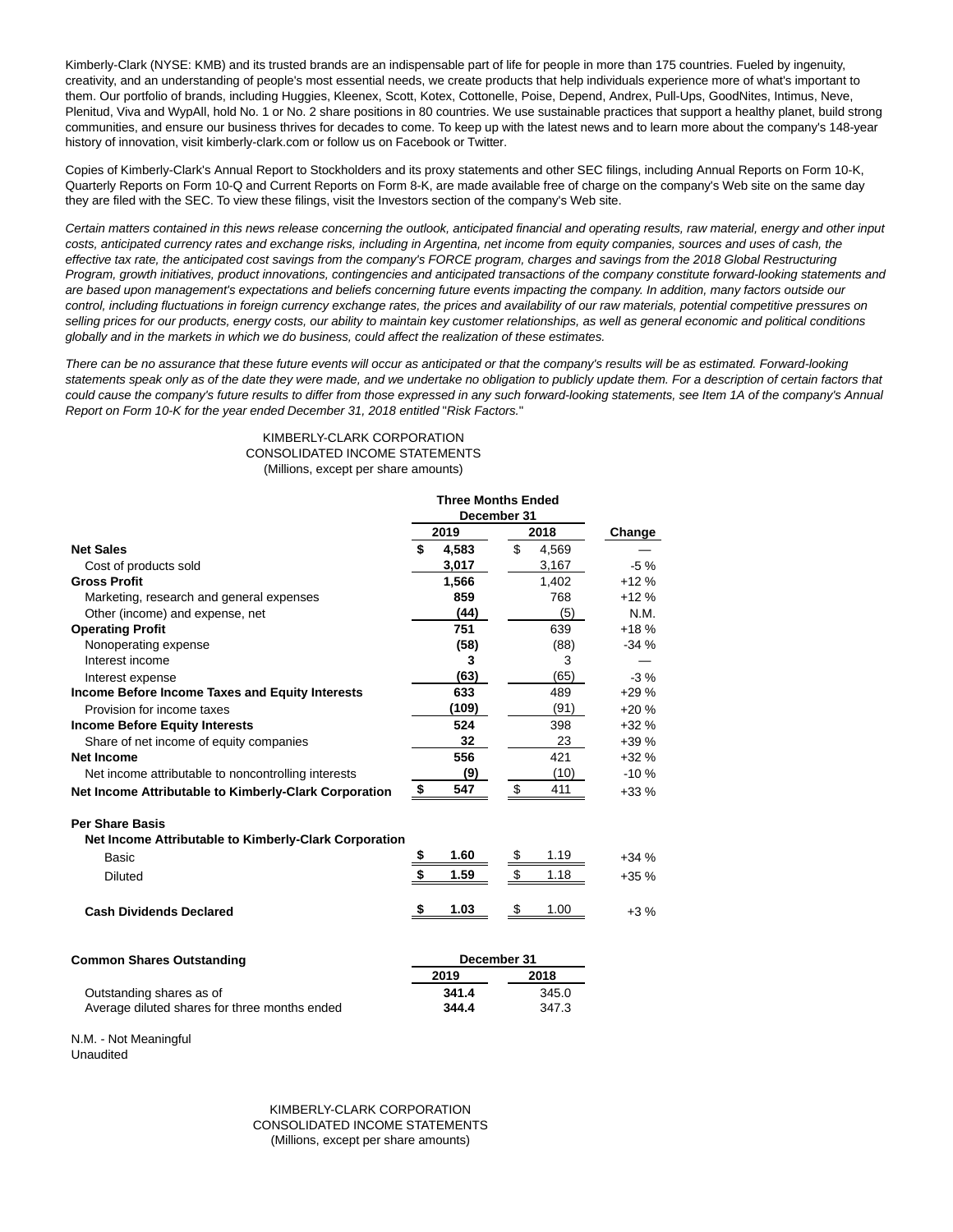|                                                                                 | <b>Twelve Months Ended</b><br>December 31 |             |    |        |        |  |
|---------------------------------------------------------------------------------|-------------------------------------------|-------------|----|--------|--------|--|
|                                                                                 |                                           | 2019        |    | 2018   | Change |  |
| <b>Net Sales</b>                                                                | \$                                        | 18,450      | \$ | 18,486 |        |  |
| Cost of products sold                                                           |                                           | 12,415      |    | 12,889 | $-4%$  |  |
| <b>Gross Profit</b>                                                             |                                           | 6,035       |    | 5,597  | $+8%$  |  |
| Marketing, research and general expenses                                        |                                           | 3,254       |    | 3,367  | $-3%$  |  |
| Other (income) and expense, net                                                 |                                           | (210)       |    |        | N.M.   |  |
| <b>Operating Profit</b>                                                         |                                           | 2,991       |    | 2.229  | $+34%$ |  |
| Nonoperating expense                                                            |                                           | (91)        |    | (163)  | $-44%$ |  |
| Interest income                                                                 |                                           | 11          |    | 10     | $+10%$ |  |
| Interest expense                                                                |                                           | (261)       |    | (263)  | $-1%$  |  |
| Income Before Income Taxes and Equity Interests                                 |                                           | 2,650       |    | 1,813  | $+46%$ |  |
| Provision for income taxes                                                      |                                           | (576)       |    | (471)  | $+22%$ |  |
| <b>Income Before Equity Interests</b>                                           |                                           | 2,074       |    | 1,342  | $+55%$ |  |
| Share of net income of equity companies                                         |                                           | 123         |    | 103    | $+19%$ |  |
| Net Income                                                                      |                                           | 2,197       |    | 1,445  | $+52%$ |  |
| Net income attributable to noncontrolling interests                             |                                           | (40)        |    | (35)   | $+14%$ |  |
| Net Income Attributable to Kimberly-Clark Corporation                           | \$                                        | 2,157       | \$ | 1,410  | $+53%$ |  |
| <b>Per Share Basis</b><br>Net Income Attributable to Kimberly-Clark Corporation |                                           |             |    |        |        |  |
| Basic                                                                           | \$                                        | 6.28        | \$ | 4.05   | $+55%$ |  |
|                                                                                 | \$                                        | 6.24        | \$ | 4.03   |        |  |
| <b>Diluted</b>                                                                  |                                           |             |    |        | $+55%$ |  |
| <b>Cash Dividends Declared</b>                                                  | - \$                                      | 4.12        | \$ | 4.00   | $+3%$  |  |
| <b>Common Shares Outstanding</b>                                                |                                           | December 31 |    |        |        |  |
|                                                                                 |                                           | 2019        |    | 2018   |        |  |
| Average diluted shares for twelve months ended                                  |                                           | 345.6       |    | 349.6  |        |  |

2019 Data is Unaudited

KIMBERLY-CLARK CORPORATION NON-GAAP RECONCILIATIONS (Millions, except per share amounts)

|                                                       | Three Months Ended December 31, 2019 |          |                      |             |                      |      |                 |          |  |  |
|-------------------------------------------------------|--------------------------------------|----------|----------------------|-------------|----------------------|------|-----------------|----------|--|--|
|                                                       | As                                   |          |                      | 2018 Global |                      |      |                 | As       |  |  |
|                                                       |                                      |          | <b>Restructuring</b> |             | <b>Property Sale</b> |      |                 | Adjusted |  |  |
|                                                       |                                      | Reported | Program              |             | Gain                 |      | <b>Non-GAAP</b> |          |  |  |
| Cost of products sold                                 | S                                    | 3.017    | \$                   | 85          | \$                   |      |                 | 2,932    |  |  |
| Gross profit                                          |                                      | 1,566    |                      | (85)        |                      |      |                 | 1,651    |  |  |
| Marketing, research and general expenses              |                                      | 859      |                      | 33          |                      |      |                 | 826      |  |  |
| Other (income) and expense, net                       |                                      | (44)     |                      | (12)        |                      | (31) |                 | (1)      |  |  |
| Operating profit                                      |                                      | 751      |                      | (106)       |                      | 31   |                 | 826      |  |  |
| Nonoperating expense                                  |                                      | (58)     |                      | (45)        |                      |      |                 | (13)     |  |  |
| Provision for income taxes                            |                                      | (109)    |                      | 83          |                      | (7)  |                 | (185)    |  |  |
| Effective tax rate                                    |                                      | 17.2%    |                      |             |                      |      |                 | 24.6%    |  |  |
| Net income attributable to noncontrolling interests   |                                      | (9)      |                      |             |                      |      |                 | (10)     |  |  |
| Net income attributable to Kimberly-Clark Corporation |                                      | 547      |                      | (67)        |                      | 24   |                 | 590      |  |  |
| Diluted earnings per share <sup>(a)</sup>             |                                      | 1.59     |                      | (0.19)      |                      | 0.07 |                 | 1.71     |  |  |

|                                          |                | Three Months Ended December 31, 2018    |                                                        |                                   |
|------------------------------------------|----------------|-----------------------------------------|--------------------------------------------------------|-----------------------------------|
|                                          | As<br>Reported | 2018 Global<br>Restructuring<br>Program | U.S. Tax<br><b>Reform</b><br>Related<br><b>Matters</b> | As<br>Adjusted<br><b>Non-GAAP</b> |
| Cost of products sold                    | 3,167<br>S     | 76<br>\$                                | \$                                                     | 3,091<br>\$                       |
| Gross profit                             | 1,402          | (76)                                    |                                                        | 1,478                             |
| Marketing, research and general expenses | 768            | 39                                      |                                                        | 729                               |
| Other (income) and expense, net          | (5)            | (12)                                    |                                                        |                                   |
| Operating profit                         | 639            | (103)                                   |                                                        | 742                               |
| Nonoperating expense                     | (88)           | (77)                                    |                                                        | (11)                              |
| Provision for income taxes               | (91)           | 46                                      | (9)                                                    | (128)                             |
| Effective tax rate                       | 18.6%          |                                         |                                                        | 19.1 %                            |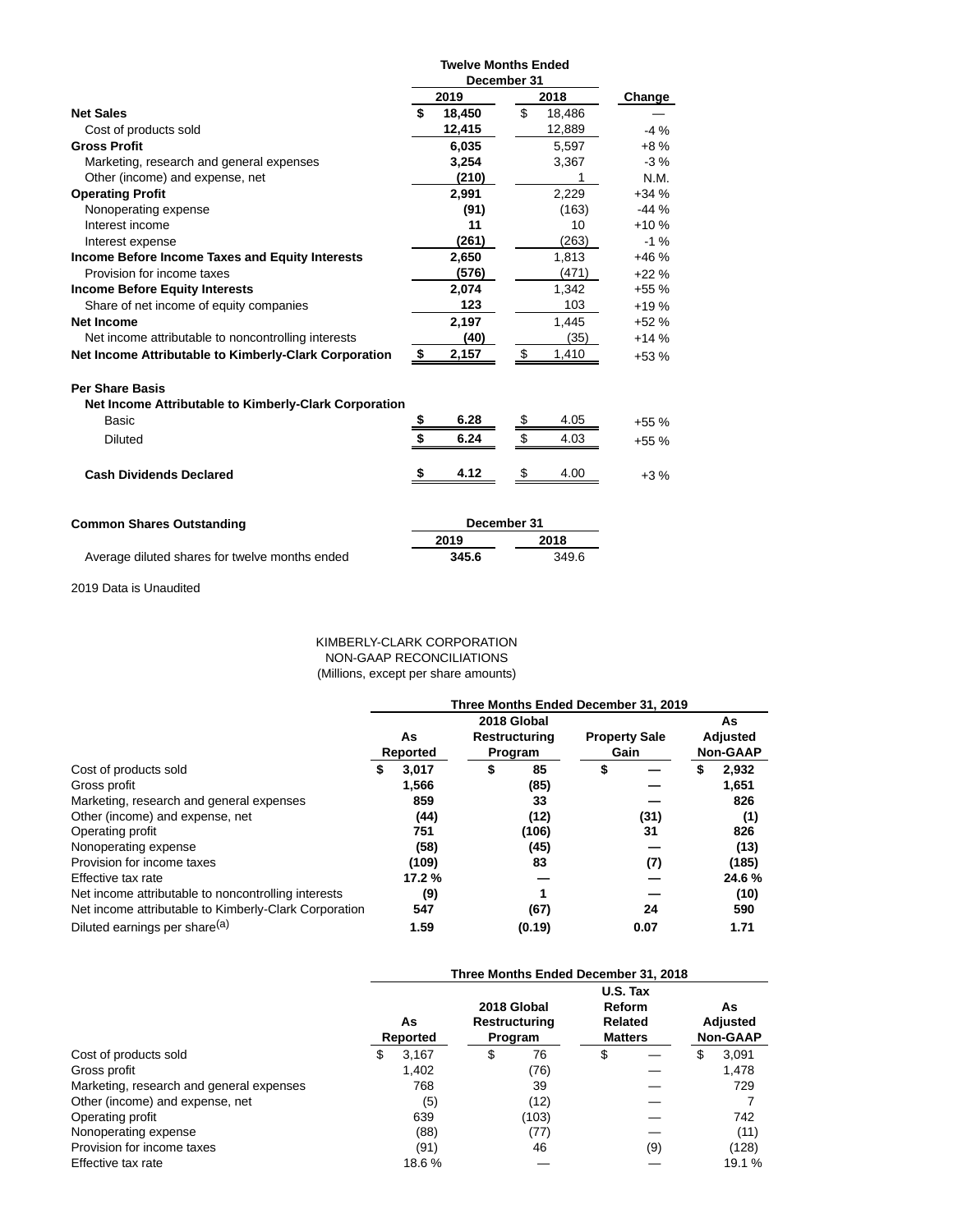| Net income attributable to Kimberly-Clark Corporation |      | (134)  | (9)    | 554  |
|-------------------------------------------------------|------|--------|--------|------|
| Diluted earnings per share <sup>(a)</sup>             | 1.18 | (0.39) | (0.03) | 1.60 |

(a) "As Adjusted Non-GAAP" may not equal "As Reported" plus "Adjustments" as a result of rounding.

Unaudited

#### KIMBERLY-CLARK CORPORATION NON-GAAP RECONCILIATIONS (Millions, except per share amounts)

|                                                       | Twelve Months Ended December 31, 2019 |          |         |               |      |                      |                 |                 |  |  |
|-------------------------------------------------------|---------------------------------------|----------|---------|---------------|------|----------------------|-----------------|-----------------|--|--|
|                                                       |                                       |          |         | 2018 Global   |      |                      |                 | As              |  |  |
|                                                       |                                       | As       |         | Restructuring |      | <b>Property Sale</b> |                 | <b>Adjusted</b> |  |  |
|                                                       |                                       | Reported | Program |               | Gain |                      | <b>Non-GAAP</b> |                 |  |  |
| Cost of products sold                                 | \$                                    | 12.415   |         | 416           | \$   |                      |                 | 11,999          |  |  |
| Gross profit                                          |                                       | 6,035    |         | (416)         |      |                      |                 | 6,451           |  |  |
| Marketing, research and general expenses              |                                       | 3,254    |         | 99            |      |                      |                 | 3,155           |  |  |
| Other (income) and expense, net <sup>(b)</sup>        |                                       | (210)    |         | (194)         |      | (31)                 |                 | 15              |  |  |
| Operating profit                                      |                                       | 2,991    |         | (321)         |      | 31                   |                 | 3,281           |  |  |
| Nonoperating expense                                  |                                       | (91)     |         | (45)          |      |                      |                 | (46)            |  |  |
| Provision for income taxes                            |                                       | (576)    |         | 118           |      | (7)                  |                 | (687)           |  |  |
| Effective tax rate                                    |                                       | 21.7%    |         |               |      |                      |                 | 23.0%           |  |  |
| Share of net income of equity companies               |                                       | 123      |         | (2)           |      |                      |                 | 125             |  |  |
| Net income attributable to noncontrolling interests   |                                       | (40)     |         | $\mathbf{2}$  |      |                      |                 | (42)            |  |  |
| Net income attributable to Kimberly-Clark Corporation |                                       | 2,157    |         | (248)         |      | 24                   |                 | 2,381           |  |  |
| Diluted earnings per share <sup>(a)</sup>             |                                       | 6.24     |         | (0.72)        |      | 0.07                 |                 | 6.89            |  |  |

|                                                       |                | Twelve Months Ended December 31, 2018   |                                                 |   |                                          |
|-------------------------------------------------------|----------------|-----------------------------------------|-------------------------------------------------|---|------------------------------------------|
|                                                       | As<br>Reported | 2018 Global<br>Restructuring<br>Program | U.S. Tax<br>Reform<br>Related<br><b>Matters</b> |   | As<br><b>Adjusted</b><br><b>Non-GAAP</b> |
| Cost of products sold                                 | \$<br>12.889   | \$<br>541                               | \$                                              | S | 12,348                                   |
| Gross profit                                          | 5,597          | (541)                                   |                                                 |   | 6,138                                    |
| Marketing, research and general expenses              | 3,367          | 380                                     |                                                 |   | 2,987                                    |
| Other (income) and expense, net                       |                | (12)                                    |                                                 |   | 13                                       |
| Operating profit                                      | 2,229          | (909)                                   |                                                 |   | 3,138                                    |
| Nonoperating expense                                  | (163)          | (127)                                   |                                                 |   | (36)                                     |
| Provision for income taxes                            | (471)          | 243                                     | (117)                                           |   | (597)                                    |
| Effective tax rate                                    | 26.0%          |                                         |                                                 |   | 21.0%                                    |
| Share of net income of equity companies               | 103            | (1)                                     |                                                 |   | 104                                      |
| Net income attributable to noncontrolling interests   | (35)           | 11                                      |                                                 |   | (46)                                     |
| Net income attributable to Kimberly-Clark Corporation | 1,410          | (783)                                   | (117)                                           |   | 2,310                                    |
| Diluted earnings per share <sup>(a)</sup>             | 4.03           | (2.24)                                  | (0.33)                                          |   | 6.61                                     |

(a) "As Adjusted Non-GAAP" may not equal "As Reported" plus "Adjustments" as a result of rounding.

(b) Other (income) and expense, net includes a pre-tax gain of approximately \$182 million on the sale of a manufacturing facility and associated real estate which were disposed of as part of the 2018 Global Restructuring Program.

Non-GAAP financial measures are not meant to be considered in isolation or as a substitute for the comparable GAAP measures, and they should be read only in conjunction with the company's consolidated financial statements prepared in accordance with GAAP. There are limitations to these non-GAAP financial measures because they are not prepared in accordance with GAAP and may not be comparable to similarly titled measures of other companies due to potential differences in methods of calculation and items being excluded. The company compensates for these limitations by using these non-GAAP financial measures as a supplement to the GAAP measures and by providing reconciliations of the non-GAAP and comparable GAAP financial measures.

#### Unaudited

#### KIMBERLY-CLARK CORPORATION CONSOLIDATED BALANCE SHEETS (Millions)

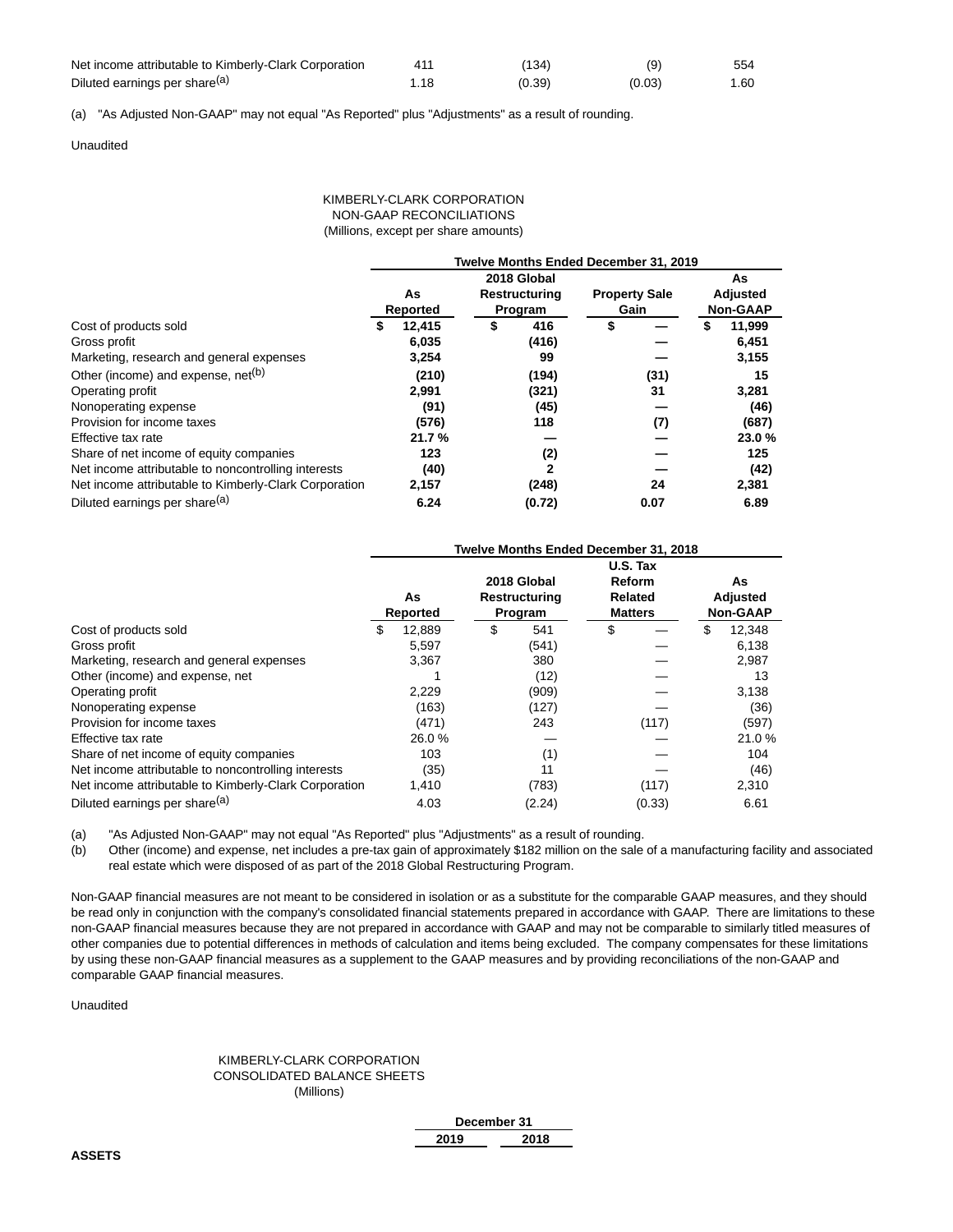| <b>Current Assets</b>                                                     |    |        |              |
|---------------------------------------------------------------------------|----|--------|--------------|
| Cash and cash equivalents                                                 | \$ | 442    | \$<br>539    |
| Accounts receivable, net                                                  |    | 2,263  | 2,164        |
| Inventories                                                               |    | 1,790  | 1.813        |
| Other current assets                                                      |    | 562    | 525          |
| <b>Total Current Assets</b>                                               |    | 5,057  | 5,041        |
| Property, Plant and Equipment, Net                                        |    | 7,450  | 7,159        |
| <b>Investments in Equity Companies</b>                                    |    | 268    | 224          |
| Goodwill                                                                  |    | 1,467  | 1,474        |
| <b>Other Assets</b>                                                       |    | 1,041  | 620          |
| <b>TOTAL ASSETS</b>                                                       | S  | 15,283 | \$<br>14,518 |
| <b>LIABILITIES AND STOCKHOLDERS' EQUITY</b><br><b>Current Liabilities</b> |    |        |              |
| Debt payable within one year                                              | \$ | 1,534  | \$<br>1,208  |
| Trade accounts payable                                                    |    | 3,055  | 3,190        |
| Accrued expenses and other current liabilities                            |    | 1,978  | 1,793        |
| Dividends payable                                                         |    | 352    | 345          |
| <b>Total Current Liabilities</b>                                          |    | 6,919  | 6,536        |
| Long-Term Debt                                                            |    | 6,213  | 6,247        |
| <b>Noncurrent Employee Benefits</b>                                       |    | 897    | 931          |
| <b>Deferred Income Taxes</b>                                              |    | 511    | 458          |
| <b>Other Liabilities</b>                                                  |    | 520    | 328          |
| <b>Redeemable Preferred Securities of Subsidiaries</b>                    |    | 29     | 64           |
| <b>Stockholders' Equity</b>                                               |    |        |              |
| Kimberly-Clark Corporation                                                |    | (33)   | (287)        |
| Noncontrolling Interests                                                  |    | 227    | 241          |
| <b>Total Stockholders' Equity</b>                                         |    | 194    | (46)         |
| TOTAL LIABILITIES AND STOCKHOLDERS' EQUITY                                | \$ | 15,283 | \$<br>14,518 |

2019 Data is Unaudited

### KIMBERLY-CLARK CORPORATION CONSOLIDATED CASH FLOW STATEMENTS (Millions)

|                                                                    | <b>Three Months Ended</b> |     |       | <b>Twelve Months Ended</b> |          |    |          |      |  |
|--------------------------------------------------------------------|---------------------------|-----|-------|----------------------------|----------|----|----------|------|--|
|                                                                    | December 31               |     |       | December 31                |          |    |          |      |  |
|                                                                    | 2019                      |     | 2018  |                            |          |    | 2019     | 2018 |  |
| <b>Operating Activities</b>                                        |                           |     |       |                            |          |    |          |      |  |
| Net income                                                         | \$<br>556                 | \$  | 421   | \$                         | 2,197    | \$ | 1,445    |      |  |
| Depreciation and amortization                                      | 217                       |     | 230   |                            | 917      |    | 882      |      |  |
| Asset impairments                                                  |                           |     |       |                            |          |    | 74       |      |  |
| Stock-based compensation                                           | 22                        |     | (4)   |                            | 96       |    | 41       |      |  |
| Deferred income taxes                                              | 21                        |     | (42)  |                            | 29       |    | 2        |      |  |
| Net (gains) losses on asset dispositions                           | (38)                      |     | (5)   |                            | (193)    |    | 52       |      |  |
| Equity companies' earnings (in excess of) less than dividends paid | 25                        |     | 36    |                            | (6)      |    | 18       |      |  |
| Operating working capital                                          | 111                       |     | 272   |                            | (288)    |    | 389      |      |  |
| Postretirement benefits                                            | 29                        |     | 62    |                            | 13       |    | (25)     |      |  |
| Other                                                              | (19)                      |     | (21)  |                            | (29)     |    | 92       |      |  |
| <b>Cash Provided by Operations</b>                                 | 924                       |     | 949   |                            | 2,736    |    | 2,970    |      |  |
| <b>Investing Activities</b>                                        |                           |     |       |                            |          |    |          |      |  |
| Capital spending                                                   | (342)                     |     | (311) |                            | (1, 209) |    | (877)    |      |  |
| Proceeds from dispositions of property                             | 36                        |     | 35    |                            | 242      |    | 51       |      |  |
| Investments in time deposits                                       | (215)                     |     | (135) |                            | (568)    |    | (353)    |      |  |
| Maturities of time deposits                                        | 255                       |     | 133   |                            | 542      |    | 272      |      |  |
| Other                                                              |                           | (9) | 8     |                            | (49)     |    | 5        |      |  |
| <b>Cash Used for Investing</b>                                     | (275)                     |     | (270) |                            | (1,042)  |    | (902)    |      |  |
| <b>Financing Activities</b>                                        |                           |     |       |                            |          |    |          |      |  |
| Cash dividends paid                                                | (354)                     |     | (347) |                            | (1, 408) |    | (1,386)  |      |  |
| Change in short-term debt                                          | (21)                      |     | (487) |                            | 303      |    | (34)     |      |  |
| Debt proceeds                                                      |                           | 6   | 507   |                            | 706      |    | 507      |      |  |
| Debt repayments                                                    |                           | (2) | (97)  |                            | (707)    |    | (407)    |      |  |
| Proceeds from exercise of stock options                            | 17                        |     | 12    |                            | 228      |    | 62       |      |  |
| Acquisitions of common stock for the treasury                      | (256)                     |     | (204) |                            | (800)    |    | (800)    |      |  |
| Other                                                              | (22)                      |     | (16)  |                            | (114)    |    | (57)     |      |  |
| <b>Cash Used for Financing</b>                                     | (632)                     |     | (632) |                            | (1,792)  |    | (2, 115) |      |  |
| Effect of Exchange Rate Changes on Cash and Cash Equivalents       |                           | 9   | (2)   |                            | 1        |    | (30)     |      |  |
| <b>Change in Cash and Cash Equivalents</b>                         | 26                        |     | 45    |                            | (97)     |    | (77)     |      |  |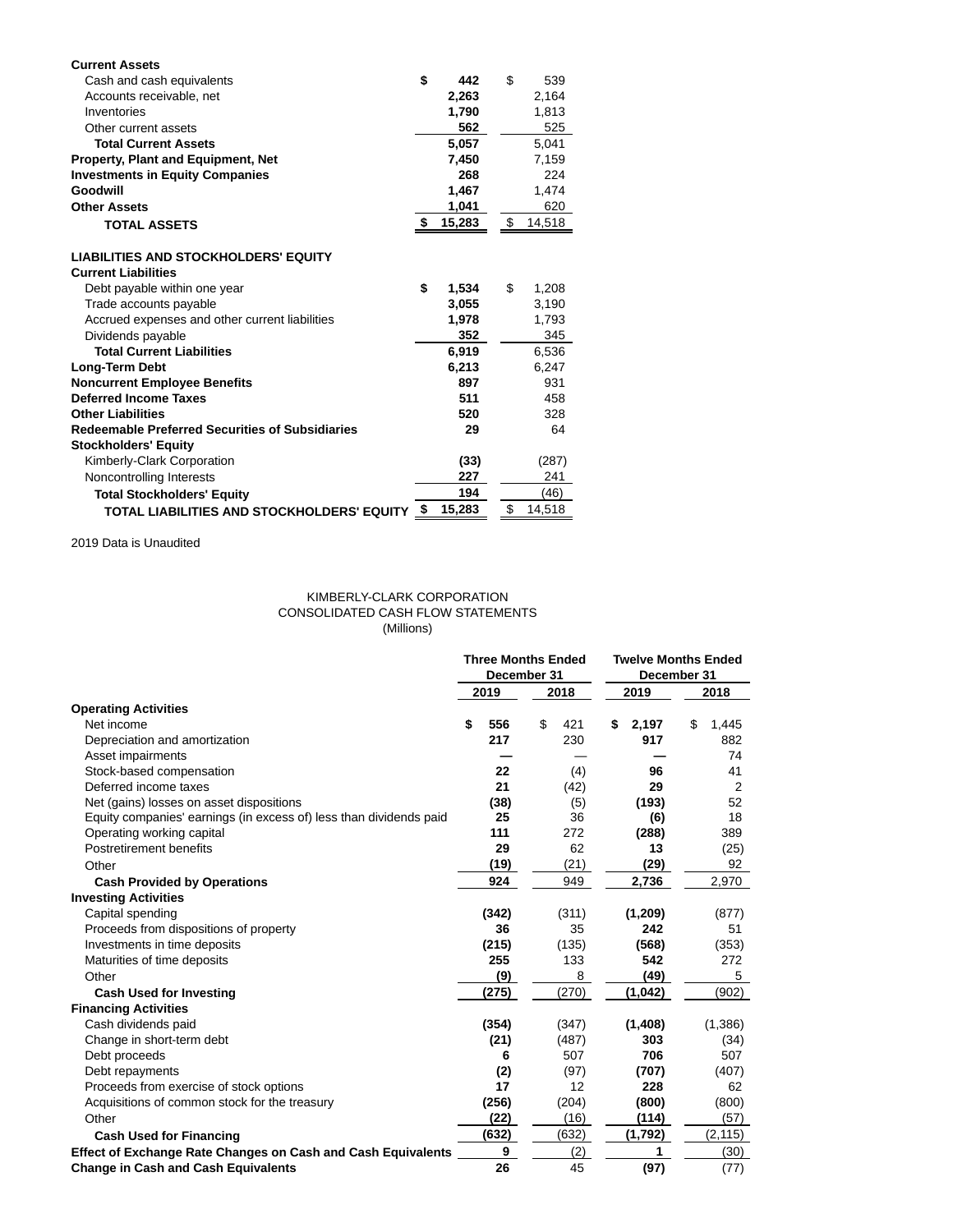|  | - - - เน |  |  |
|--|----------|--|--|

Unaudited

#### KIMBERLY-CLARK CORPORATION SELECTED BUSINESS SEGMENT DATA (Millions)

|                                                | <b>Three Months</b><br><b>Ended December 31</b> |       |    |       |        | <b>Twelve Months</b><br><b>Ended December 31</b> |        |      |          |        |
|------------------------------------------------|-------------------------------------------------|-------|----|-------|--------|--------------------------------------------------|--------|------|----------|--------|
|                                                |                                                 | 2019  |    | 2018  | Change | 2019                                             |        | 2018 |          | Change |
| <b>NET SALES</b>                               |                                                 |       |    |       |        |                                                  |        |      |          |        |
| <b>Personal Care</b>                           | \$                                              | 2,242 | \$ | 2,221 | $+1%$  | \$                                               | 9,108  | \$   | 9,037    | $+1%$  |
| Consumer Tissue                                |                                                 | 1,511 |    | 1,495 | $+1%$  |                                                  | 5,993  |      | 6,015    |        |
| K-C Professional                               |                                                 | 815   |    | 841   | $-3%$  |                                                  | 3,292  |      | 3,382    | $-3%$  |
| Corporate & Other                              |                                                 | 15    |    | 12    | N.M.   |                                                  | 57     |      | 52       | N.M.   |
| <b>TOTAL NET SALES</b>                         |                                                 | 4,583 |    | 4,569 |        |                                                  | 18,450 |      | 18,486   |        |
| <b>OPERATING PROFIT</b>                        |                                                 |       |    |       |        |                                                  |        |      |          |        |
| Personal Care                                  | \$                                              | 445   | \$ | 436   | $+2%$  | \$                                               | 1,904  | \$   | 1,833    | $+4%$  |
| <b>Consumer Tissue</b>                         |                                                 | 281   |    | 207   | $+36%$ |                                                  | 1.007  |      | 875      | $+15%$ |
| K-C Professional                               |                                                 | 169   |    | 151   | $+12%$ |                                                  | 657    |      | 634      | $+4%$  |
| Corporate & Other <sup>(a)</sup>               |                                                 | (188) |    | (160) | N.M.   |                                                  | (787)  |      | (1, 112) | N.M.   |
| Other (income) and expense, net <sup>(a)</sup> |                                                 | (44)  |    | (5)   | N.M.   |                                                  | (210)  |      |          | N.M.   |
| <b>TOTAL OPERATING PROFIT</b>                  |                                                 | 751   | \$ | 639   | $+18%$ |                                                  | 2,991  |      | 2,229    | $+34%$ |

(a) Corporate & Other and Other (income) and expense, net include income and expense not associated with the business segments, including adjustments as indicated in the Non-GAAP Reconciliations.

#### **PERCENTAGE CHANGE IN NET SALES VERSUS PRIOR YEAR**

|                           | Three Months Ended December 31, 2019 |               |                            |               |                                            |                 |                        |  |  |  |
|---------------------------|--------------------------------------|---------------|----------------------------|---------------|--------------------------------------------|-----------------|------------------------|--|--|--|
|                           | Total <sup>(a)</sup>                 | <b>Volume</b> | <b>Net</b><br><b>Price</b> | Mix/<br>Other | <b>Exited</b><br>Businesses <sup>(b)</sup> | <b>Currency</b> | Organic <sup>(c)</sup> |  |  |  |
| <b>Personal Care</b>      |                                      |               |                            |               |                                            | (2)             |                        |  |  |  |
| <b>Consumer Tissue</b>    |                                      |               |                            |               |                                            | (1)             |                        |  |  |  |
| K-C Professional          | (3)                                  | (3)           |                            |               | (3)                                        | (1)             |                        |  |  |  |
| <b>TOTAL CONSOLIDATED</b> |                                      |               |                            |               |                                            | (2)             |                        |  |  |  |

|                           | Twelve Months Ended December 31, 2019 |               |                            |               |                                            |                 |                        |  |  |
|---------------------------|---------------------------------------|---------------|----------------------------|---------------|--------------------------------------------|-----------------|------------------------|--|--|
|                           | Total <sup>(a)</sup>                  | <b>Volume</b> | <b>Net</b><br><b>Price</b> | Mix/<br>Other | <b>Exited</b><br>Businesses <sup>(b)</sup> | <b>Currency</b> | Organic <sup>(c)</sup> |  |  |
| <b>Personal Care</b>      |                                       |               |                            |               |                                            | (4)             |                        |  |  |
| <b>Consumer Tissue</b>    |                                       | (3)           |                            |               |                                            | (3)             |                        |  |  |
| K-C Professional          | (3)                                   | (2)           | з                          |               | (2)                                        | (3)             |                        |  |  |
| <b>TOTAL CONSOLIDATED</b> |                                       |               |                            |               |                                            | (3)             |                        |  |  |

(a) Total may not equal the sum of volume, net price, mix/other and currency due to rounding.

(b) Exited businesses in conjunction with the 2018 Global Restructuring Program.

(c) Combined impact of changes in volume, net price and mix/other.

N.M. - Not Meaningful Unaudited

#### KIMBERLY-CLARK CORPORATION NON-GAAP RECONCILIATIONS OUTLOOK FOR 2020

| <b>Estimated Range</b> |  |        |                                                                                                                 |             |  |
|------------------------|--|--------|-----------------------------------------------------------------------------------------------------------------|-------------|--|
|                        |  |        |                                                                                                                 |             |  |
|                        |  |        |                                                                                                                 |             |  |
|                        |  | $\sim$ |                                                                                                                 | (0.70)      |  |
|                        |  |        |                                                                                                                 | 6.65        |  |
|                        |  | (1.15) | \$ 7.10<br>Per share basis – diluted net income attributable to Kimberly-Clark Corporation $\frac{\$}{\$}$ 5.95 | $-$ \$ 7.35 |  |